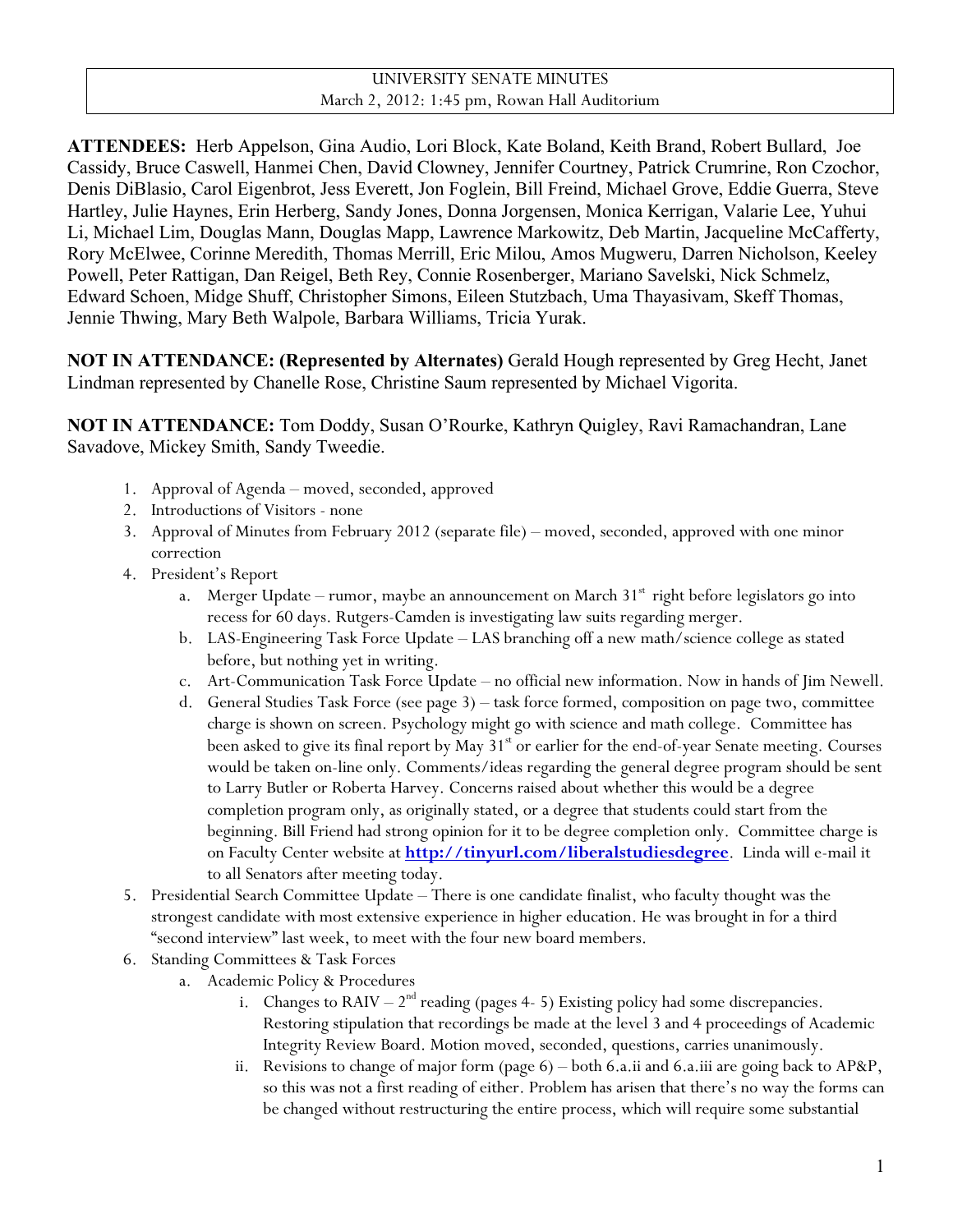changes. Revisions will be reintroduce to the Senate Exec, and then brought back to full Senate at a future date. Contact Bill Friend with questions/suggestions.

- iii. Revisions to declaration of major form (page 7) see 6aii above.
- b. Research: Provost has directed The Office of Research to update the policy on responsible conduct of research in order to bring us into compliance with NSF and NIH statutes  $-2<sup>nd</sup>$  reading (pages 8-9)
- c. Diversity & Recruitment, Admissions, Retention: Gap panel report Mar 6 at 1:45-3pm, Ballroom – second largest gap,  $8<sup>th</sup>$  largest gap ..., Jeff Hand, Assoc. Provost for Enrollment Management. Travel expenses, Jennifer Engle, someone from Towson and one from Mont Clair. Encourage faculty 1:45 to 3:00 in ballroom and students.
- 7. Old Business -none
- 8. New Business
	- a. Chris Simons Provost is enforcing 6 credits for department administrative duties. Larger departments need more time. Smaller departments may need less. This is a union issue.
	- b. Duplicating Center is being outsourced this is a union issue, talk to union about contract issues.
	- c. Rumor that sexual assault being changed to sexual misconduct on campus contact Roberta for info or comments on this.
	- d. Will medical school people be joining us in our end of year meeting?
	- e. CAAdE, not taking over amount of advising work that was originally stated by provost.
	- f. Checking prerequisites, a problem.
	- g. Senators, if your term has been extended your chair must let Linda know.
- 9. Adjournment –motion moved.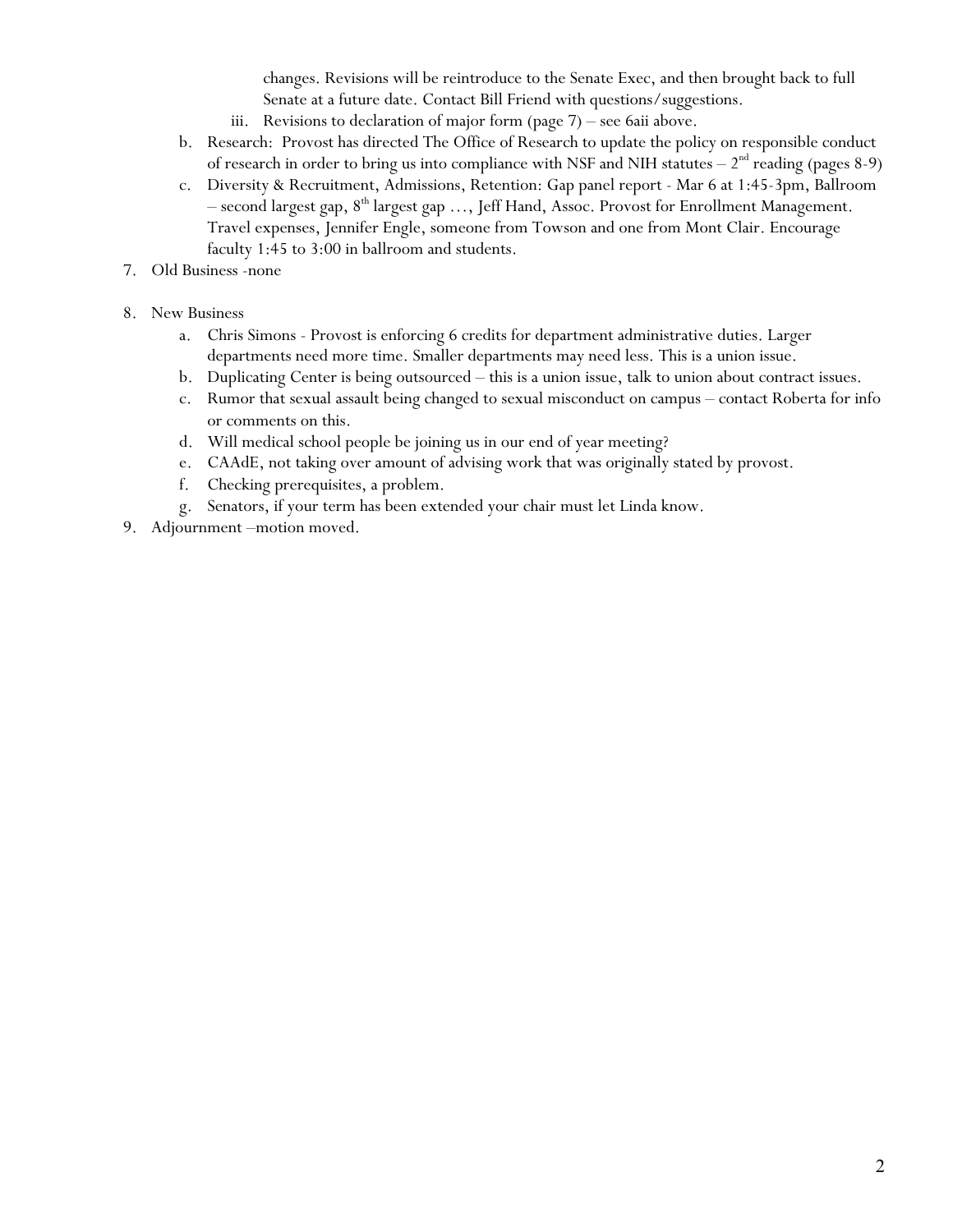Roberta Harvey (co-chair) – Interim Associate Provost for Academic Affairs Larry Butler (co-chair) – College of Liberal Arts and Sciences Cindy Vitto – Special Assistant to the President Jill Perry – Provost Fellow Kristen diNovi – Center for Academic Advising and Exploration Beth Rey – Center for Academic Advising and Exploration Jackie Ring – Institutional Effectiveness, Research, and Planning Aimee Burgin – Liberal Studies Erin Herberg – College of Communication and Curriculum Committee Trish Yurak – College of Liberal Arts and Sciences Tim Viator – College of Liberal Arts and Sciences Janet Moore Lindman – College of Liberal Arts and Sciences Doug Mann – College of Education Linda Head – College of Engineering Steve Phelan – College of Business Liz Hostetter – College of Fine and Performing Arts

See link below for charge.

# **http://tinyurl.com/liberalstudiesdegree**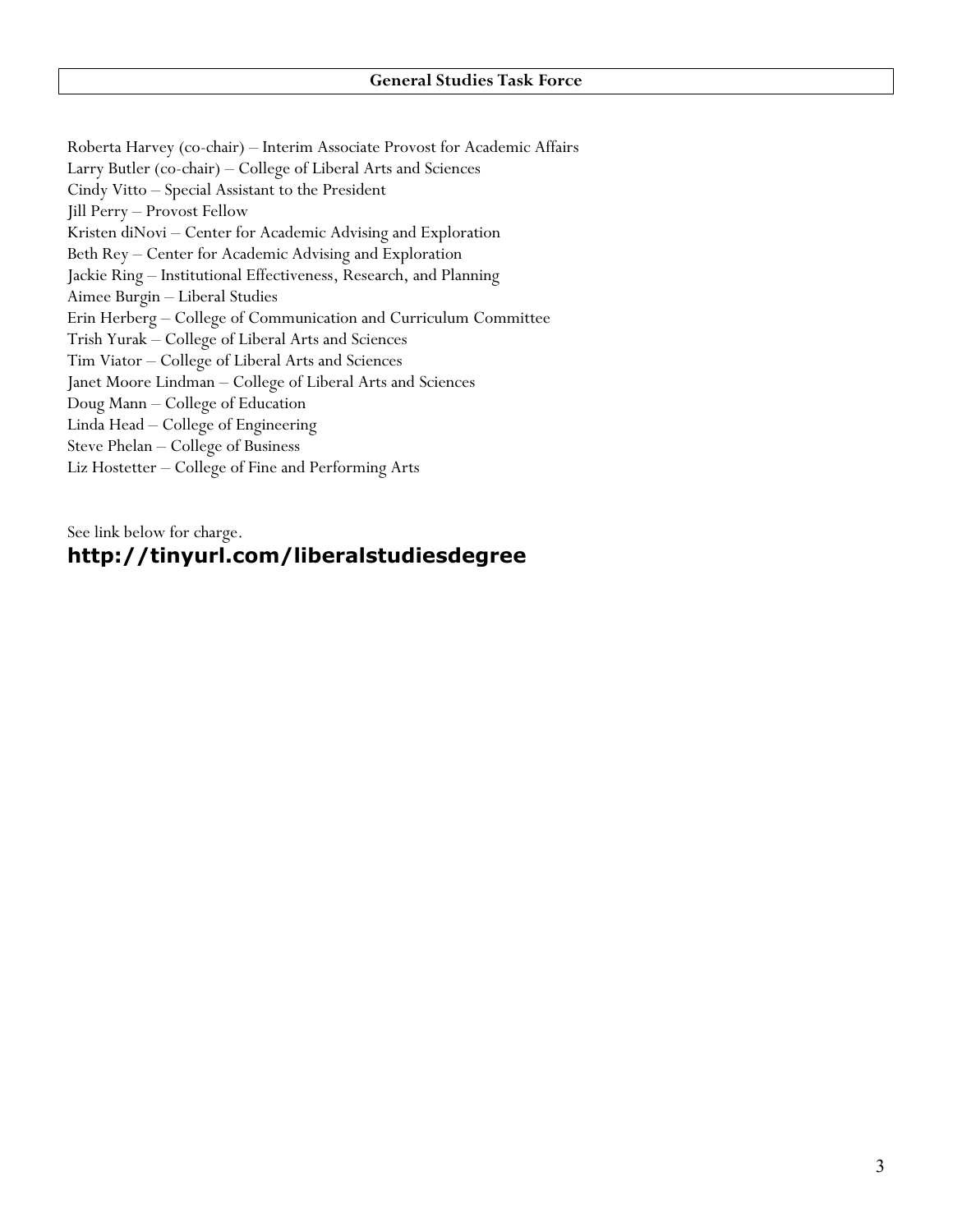# **Proposed Changes to Academic Integrity Policy, 1/9/11**

Orange font indicates new language; blue font indicates language that had been present in the Academic Integrity Policy prior to May, 2011.

### **Page 3**

Current language, May 2011:

Level 2 violations involve incidents of a more serious nature and affect a significant aspect or portion of the course. Any violation that involves repeat offenses at Level 1 is considered a Level 2 violation. A sanction for a Level 2 violation will not exceed a failing grade in the course.

Proposed changes:

Level 2 violations involve incidents of a more serious nature and affect a significant aspect or portion of the course. Any violation that involves repeat offenses at Level 1 is considered a Level 2 violation. A second Level 1 violation will automatically become a Level 2 violation. A sanction for a Level 2 violation will not exceed a failing grade in the course.

Rationale: Current language is unclear about the penalties for repeat offenses.

#### **Page 4**

Current language, May 2011:

Level 3 offenses are even more serious in nature and involve dishonesty on a more significant portion of course work, such as a major paper, hourly or final examination. Any violation that is premeditated or involves repeat offenses below Level 3 is considered a Level 3 violation. A sanction for a level 3 violation will not exceed suspension from the University.

#### Proposed changes:

Level 3 offenses are even more serious in nature and involve dishonesty on a more significant portion of course work, such as a major paper, hourly or final examination. Any violation that is premeditated <del>or involves repeat offenses below</del> Level 3 is considered a Level 3 violation. If the student had previously been found guilty either of one or more violations at Level 2 or higher, or of two Level 1 violations, an additional violation will automatically become at least a Level 3 violation.

Rationale: Current language is unclear about the penalties for repeat offenses.

#### **Page 4**

Current language, May 2011:

Reporting Mechanisms: Matters involving Level 3 violations are adjudicated by the Academic Integrity Review Board. A record of this violation will be retained in the Office of the Provost in accordance with State record retention guidelines.

Proposed changes: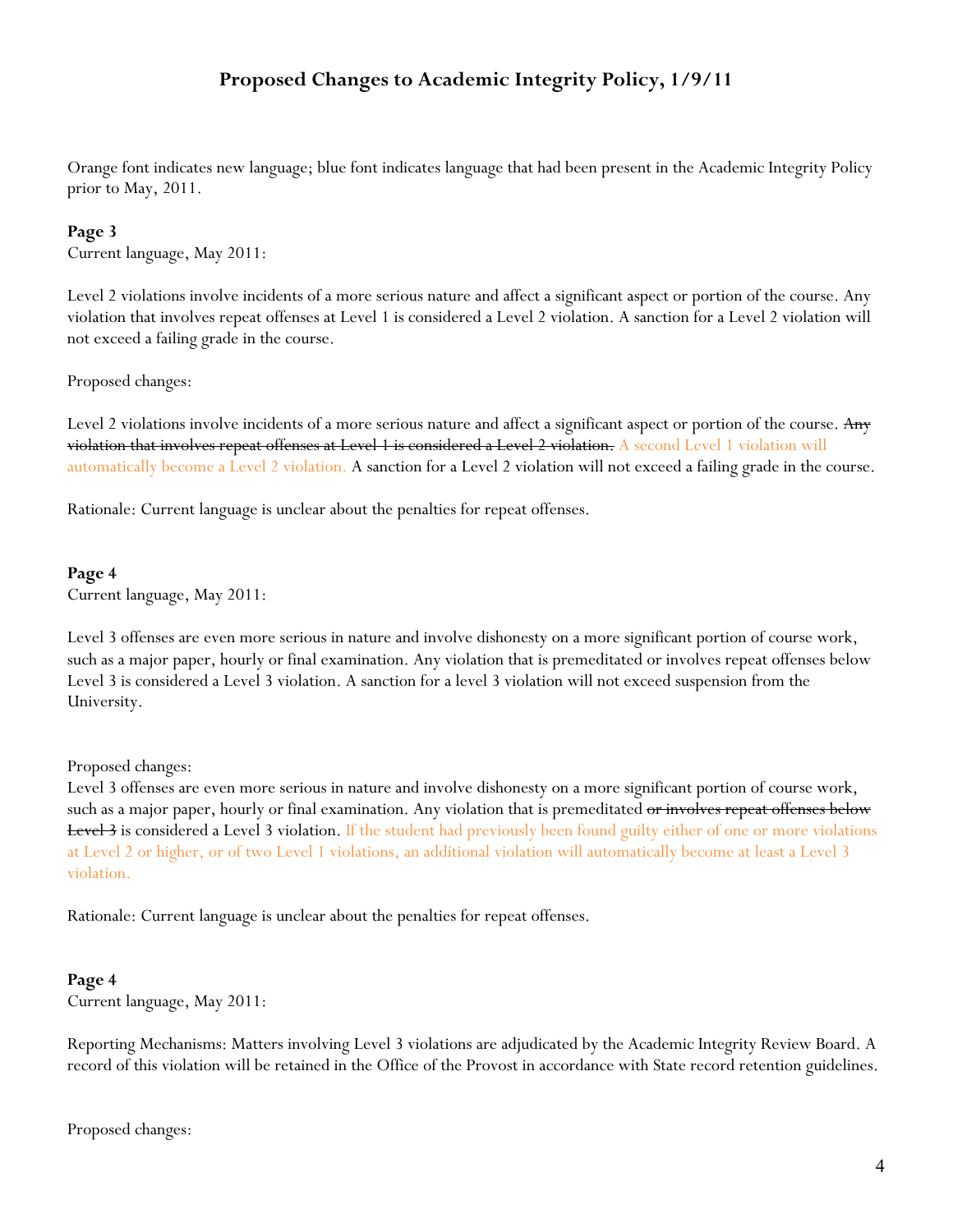Reporting Mechanisms: Matters involving Level 3 violations are adjudicated by the Academic Integrity Review Board and the hearings will be recorded. A record of this violation will be retained in the Office of the Provost in accordance with State record retention guidelines. The student can appeal the determination and/or the sanction in accordance with policy.

Rationale: Counsel suggests this is necessary. Earlier versions of the RAIV had stipulated that hearings would be recorded and that the student had the right to appeal.

# **Page 4**

Current language, May 2011:

Matters involving Level 4 violations are adjudicated by the Academic Integrity Review Board. A record of this violation will be retained in the Office of the Provost in accordance with State record retention guidelines.

## Proposed changes:

Reporting Mechanisms: Matters involving Level 4 violations are adjudicated by the Academic Integrity Review Board and the hearings will be recorded. A record of this violation will be retained in the Office of the Provost in accordance with State record retention guidelines. The student can appeal the determination and/or the sanction in accordance with policy.

Rationale: Counsel suggests this is necessary. Earlier versions of the RAIV had stipulated that hearings would be recorded and that the student had the right to appeal.

### **Page 6**

Current language, May 2011:

Level 3 and 4 violations: The Office of the Provost will refer the matter to the Academic Integrity Review Board for adjudication at a hearing. Final decisions are made by the Provost.

### Proposed changes:

Level 3 and 4 violations: The Office of the Provost will refer the matter to the Academic Integrity Review Board for adjudication at a hearing. The Board will issue a ruling to the Office of the Provost, which will make the final decisions on both rulings and appeals.

### Rationale:

The revised language presents a more accurate description of the Board's role.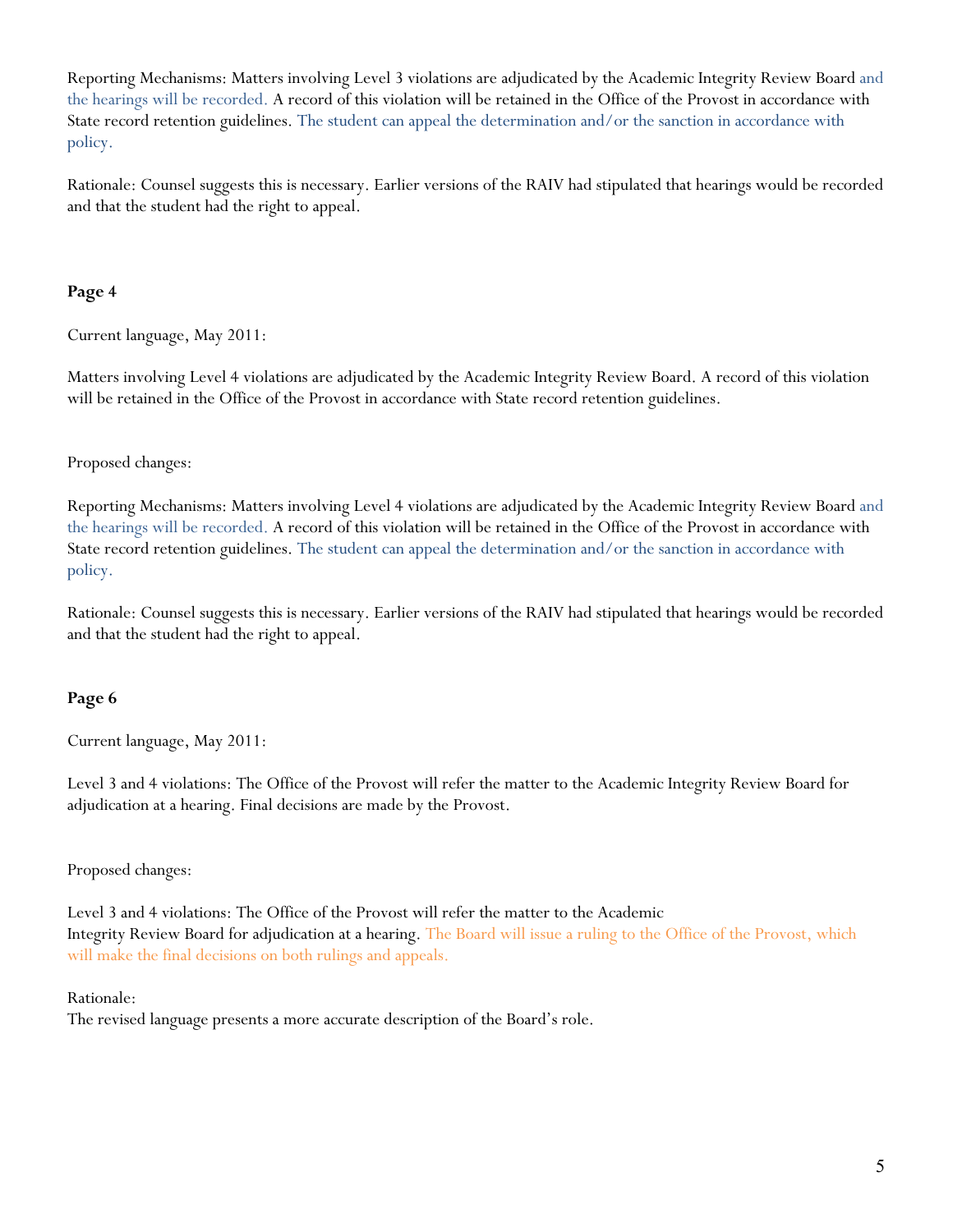## **ROWAN UNIVERSITY**

# **STUDENT REQUEST TO CHANGE AND/OR DROP A MAJOR/SPECIALIZATION/MINOR OR CONCENTRATION**

| First name                                            | Rowan ID                  |  |  |
|-------------------------------------------------------|---------------------------|--|--|
| Last name                                             | Phone number and email    |  |  |
| MAJOR(S) OR SPECIALIZATION(S) TO BE ADDED             |                           |  |  |
| Major/Specialization name                             | Major/Specialization code |  |  |
| Major/Specialization name                             | Major/Specialization code |  |  |
| MAJOR(S) OR SPECIALIZATION(S) TO BE DROPPED           |                           |  |  |
| Major/Specialization name                             | Major/Specialization code |  |  |
| Major/Specialization name                             | Major/Specialization code |  |  |
| SEQUENCE, MINOR(S), OR CONCENTRATION(S) TO BE ADDED   |                           |  |  |
| Seq./Minor/Conc. name                                 | Seq./Minor/Conc. code     |  |  |
| Seq./Minor/Conc. name                                 | Seq./Minor/Conc. code     |  |  |
| SEQUENCE, MINOR(S), OR CONCENTRATION(S) TO BE DROPPED |                           |  |  |
| Seq./Minor/Conc. name                                 | Seq./Minor/Conc. code     |  |  |
| Seq./Minor/Conc. name                                 | Seq./Minor/Conc. code     |  |  |

### **REQUIRED SIGNATURES**

| Student signature and date:                                    |  |
|----------------------------------------------------------------|--|
| Signature of advisor or chair in major/concentration/          |  |
| minor/specialization/sequence to be added, and date:           |  |
| Signature of advisor or chair in second major/                 |  |
| concentration/minor/specialization/sequence to be              |  |
| added, and date:                                               |  |
| Signature of advisor or chair in major/concentration/          |  |
| minor/specialization/sequence to be <b>dropped</b> , and date: |  |
| Signature of advisor or chair in secondary major/              |  |
| concentration/minor/specialization/sequence to be              |  |
| dropped and date:                                              |  |
| Registrar signature and date:                                  |  |

#### **For registrar's use only:**

Term the change(s) will be effective: Spring Summer Summer Fall **Fall** Equation 2.

Has the student applied to graduate this term or year? Yes \_\_\_\_\_\_\_\_\_ No\_\_\_\_\_\_\_\_\_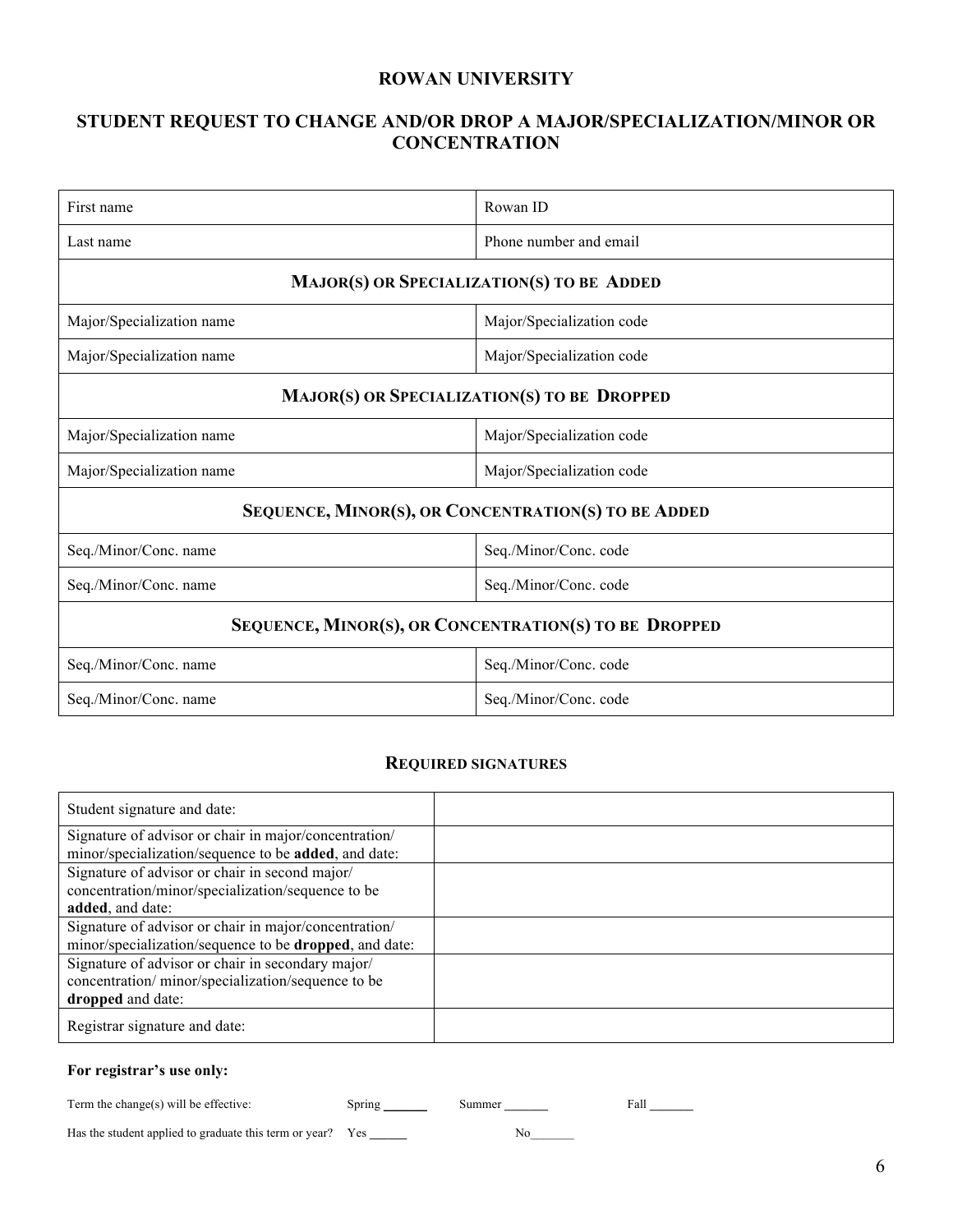## **ROWAN UNIVERSITY**

# **STUDENT REQUEST TO DECLARE A MAJOR/SPECIALIZATION/MINOR OR CONCENTRATION**

### **NOTE: THIS FORM IS FOR STUDENTS WHO HAVE NOT YET DECLARED A MAJOR. IF YOU HAVE PREVIOUSLY DECLARED A MAJOR, PLEASE USE THE FORM TO REQUEST TO ADD/DROP A MAJOR.**

| First name                                               | Rowan ID                  |  |  |
|----------------------------------------------------------|---------------------------|--|--|
| Last name                                                | Phone number and email    |  |  |
| <b>REQUESTED MAJOR</b>                                   |                           |  |  |
| Major name                                               | Major code                |  |  |
| <b>REQUESTED SECOND MAJOR(S) OR SPECIALIZATION(S)</b>    |                           |  |  |
| Major/Specialization name                                | Major/Specialization code |  |  |
| Major/Specialization name                                | Major/Specialization code |  |  |
| <b>REQUESTED SEQUENCE, MINOR(S), OR CONCENTRATION(S)</b> |                           |  |  |
| Seq./Minor/Conc. name                                    | Seq./Minor/Conc. code     |  |  |
| Seq./Minor/Conc. name                                    | Seq./Minor/Conc. code     |  |  |

# **SIGNATURES**

| Student signature and date:                              |  |
|----------------------------------------------------------|--|
| Signature of advisor or chair in major (if required) and |  |
| date:                                                    |  |
| Signature of advisor or chair in second major,           |  |
| specialization, or sequence (if required), and date:     |  |
| Signature of advisor or chair in additional major or     |  |
| specialization, or sequence (if required), and date:     |  |
| Registrar signature and date:                            |  |

| Term the change(s) will be effective: Spring | Summer | Fall |
|----------------------------------------------|--------|------|
|----------------------------------------------|--------|------|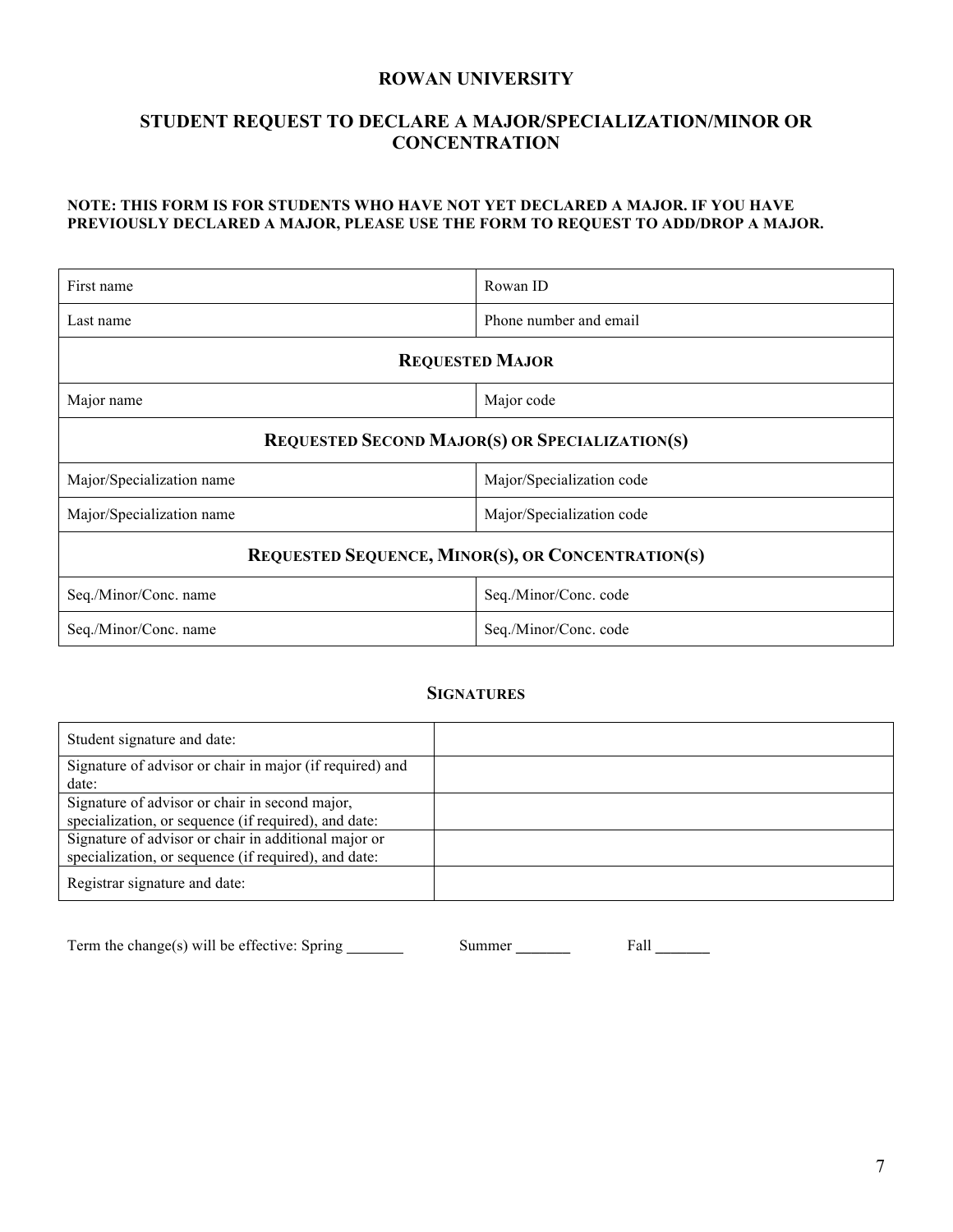# **Policy on Ensuring Compliance with Responsible Conduct of Research (RCR) Requirements by Federal Funding Agencies**

# **Background**

As part of the implementation of Section 7009 of the *America Creating Opportunities to Meaningfully Promote Excellence in Technology, Education, and Science* (COMPETES) Act, the National Science Foundation (NSF) and National Institutes of Health (NIH) have enacted policies requiring faculty, staff and students (both undergraduate and graduate) who are engaged in sponsored research undergo training in the Responsible Conduct of Research (RCR). Furthermore, these funding agencies require the University to monitor and track that all such researchers have received RCR training.

In April 2007, the Rowan University Senate has passed a resolution entitled "Resolution on Establishment of a Training Program for Ethical & Responsible Conduct of Research." The resolution requires faculty and graduate students (only) to undergo RCR training, as established by the Office of Research and Sponsored Programs, and that necessary checkpoints shall be implemented so that the training requirements can be enforced.

In accordance with the University senate resolution the Research Office webpage provided a link to a web-based training in RCR, hosted by the Collaborative Institutional Training Initiative (CITI) for faculty and students. As of February 1, 2008, faculty receiving research awards were required to complete the training as a condition of their award.

**However, a review of current practice in the University indicates that the Office of Research and Sponsored Programs cannot track whether faculty and students have completed the required RCR training, nor does it address the issue of undergraduate students supported on research projects.**

**In summary, we are currently not in full compliance with NSF and NIH statutes for the Responsible Conduct of Research, which can jeopardize sponsored research at the University.**

## **Proposed Amendments to Senate Resolution**

The following policy is proposed for ensuring compliance, effective January 1, 2012:

- 1. The Research Office website www.rowan.edu/research will host the CITI training module for the Responsible Conduct of Research, which will allow an electronic certificate to be generated on completion and e-mailed to the Office of Sponsored Programs (OSP).
- 2. All faculty, prior to submitting grant proposals will be required to complete RCR training. OSP will not submit a proposal if they do not have RCR training completion certificates from the PI, Co-PI and any other named investigators.
- 3. All students (graduate or undergraduate) will be required to complete RCR training prior to appointment as research assistants supported by grant funds. If RCR training completion certificates are not available from the student research assistant before the end of their first pay-period, their appointment will be placed on hold, until RCR training is completed.
- 4. All new faculty hired at the University will be required to complete RCR training during Summer Orientation conducted by the Faculty Center.
- 5. Faculty and students (undergraduate and graduate) currently supported on research grants will be required to complete RCR training by April 30, 2012. Following that date, expenditures from grants funds will not be allowed until RCR certificates from the respective faculty and students are available in OSP.

## **Additional Information**